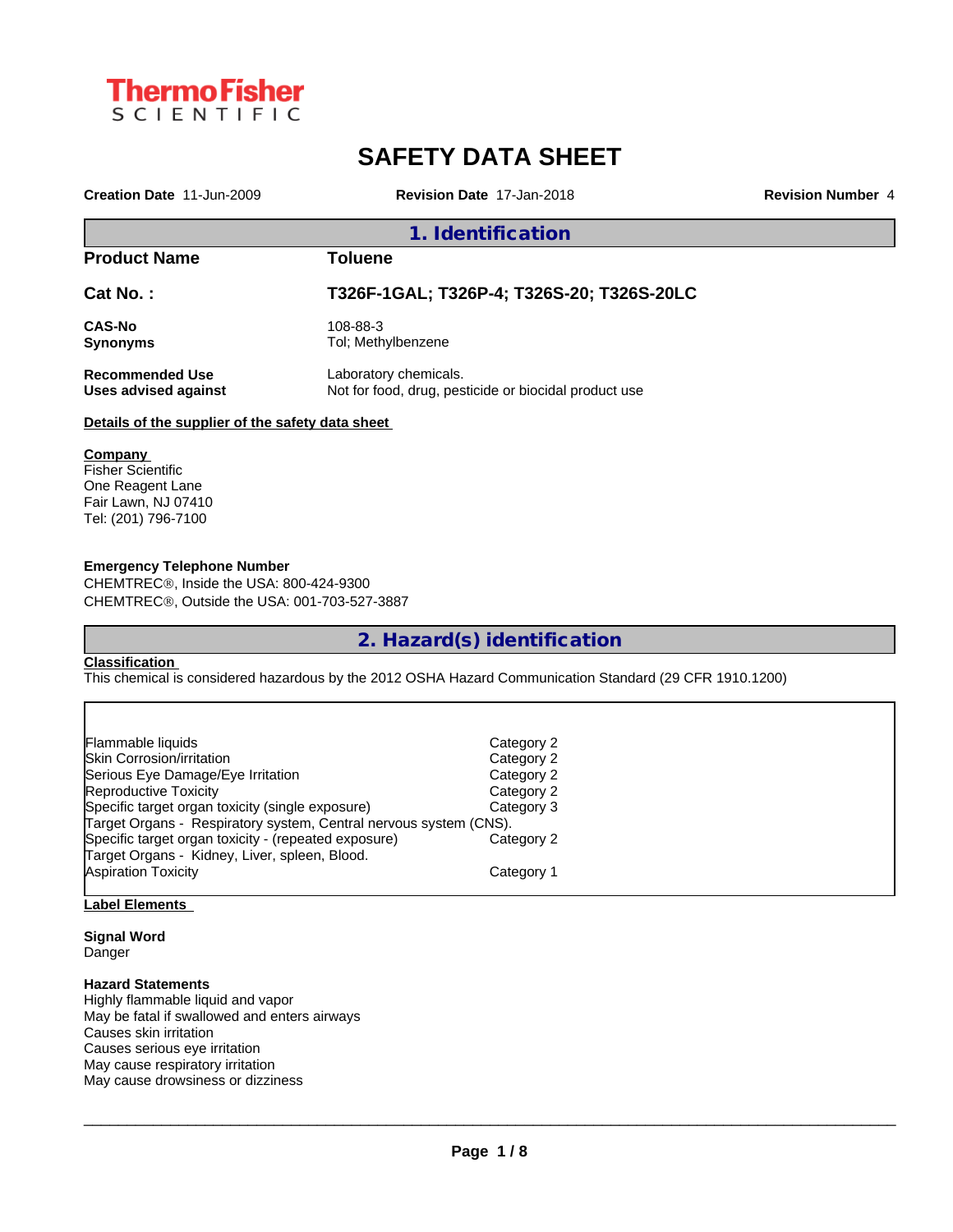Suspected of damaging the unborn child

Causes damage to organs through prolonged or repeated exposure



#### **Hazards not otherwise classified (HNOC)**

**WARNING.** Reproductive Harm - https://www.p65warnings.ca.gov/.

| 3. Composition/Information on Ingredients |  |
|-------------------------------------------|--|
|                                           |  |

|        | $\overline{\phantom{a}}$<br>טוי<br>. | $\sqrt{2}$       |
|--------|--------------------------------------|------------------|
| oluene | 108-88-<br>. vv                      | -u<br><b>- ت</b> |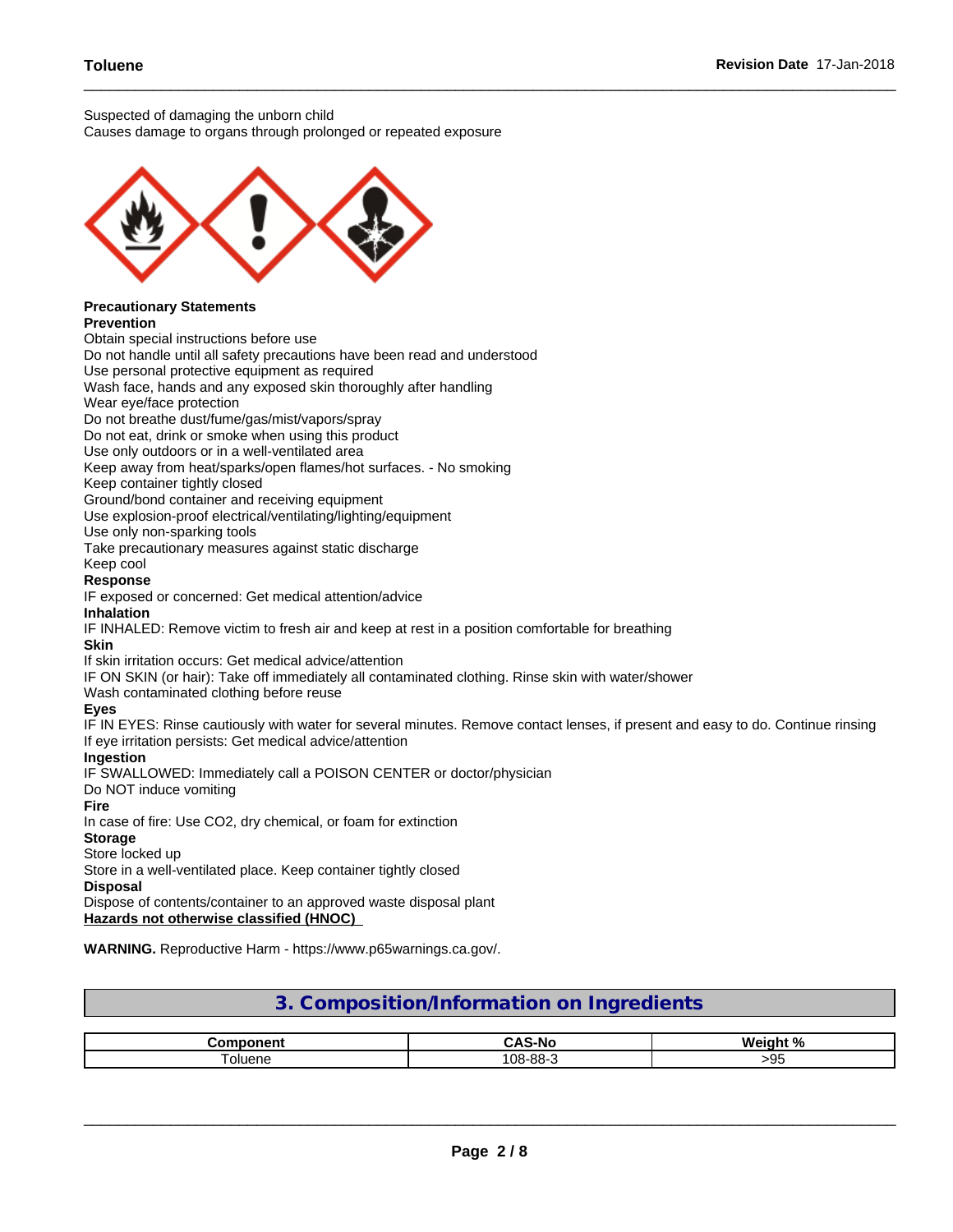|                                                                                                                                                                                                                                                                                                | 4. First-aid measures                                                                                                                |                                                                                                                                                                                          |                                                                                            |  |  |  |
|------------------------------------------------------------------------------------------------------------------------------------------------------------------------------------------------------------------------------------------------------------------------------------------------|--------------------------------------------------------------------------------------------------------------------------------------|------------------------------------------------------------------------------------------------------------------------------------------------------------------------------------------|--------------------------------------------------------------------------------------------|--|--|--|
| <b>General Advice</b>                                                                                                                                                                                                                                                                          | If symptoms persist, call a physician.                                                                                               |                                                                                                                                                                                          |                                                                                            |  |  |  |
| <b>Eye Contact</b>                                                                                                                                                                                                                                                                             | medical attention.                                                                                                                   | Rinse immediately with plenty of water, also under the eyelids, for at least 15 minutes. Get                                                                                             |                                                                                            |  |  |  |
| <b>Skin Contact</b>                                                                                                                                                                                                                                                                            | call a physician.                                                                                                                    | Wash off immediately with plenty of water for at least 15 minutes. If skin irritation persists,                                                                                          |                                                                                            |  |  |  |
| <b>Inhalation</b>                                                                                                                                                                                                                                                                              |                                                                                                                                      | Move to fresh air. If not breathing, give artificial respiration. Get medical attention if<br>symptoms occur. Risk of serious damage to the lungs.                                       |                                                                                            |  |  |  |
| Ingestion                                                                                                                                                                                                                                                                                      | lean forward.                                                                                                                        | Clean mouth with water and drink afterwards plenty of water. Do not induce vomiting. Call a<br>physician or Poison Control Center immediately. If vomiting occurs naturally, have victim |                                                                                            |  |  |  |
| Most important symptoms and<br>effects                                                                                                                                                                                                                                                         | vomiting                                                                                                                             | concentrations may cause symptoms like headache, dizziness, tiredness, nausea and                                                                                                        | Breathing difficulties. Causes central nervous system depression: Inhalation of high vapor |  |  |  |
| <b>Notes to Physician</b>                                                                                                                                                                                                                                                                      | Treat symptomatically                                                                                                                |                                                                                                                                                                                          |                                                                                            |  |  |  |
|                                                                                                                                                                                                                                                                                                | 5. Fire-fighting measures                                                                                                            |                                                                                                                                                                                          |                                                                                            |  |  |  |
| <b>Suitable Extinguishing Media</b>                                                                                                                                                                                                                                                            | Use water spray, alcohol-resistant foam, dry chemical or carbon dioxide. Cool closed<br>containers exposed to fire with water spray. |                                                                                                                                                                                          |                                                                                            |  |  |  |
| <b>Unsuitable Extinguishing Media</b>                                                                                                                                                                                                                                                          | No information available                                                                                                             |                                                                                                                                                                                          |                                                                                            |  |  |  |
| <b>Flash Point</b>                                                                                                                                                                                                                                                                             | 4 °C / 39.2 °F                                                                                                                       |                                                                                                                                                                                          |                                                                                            |  |  |  |
| Method -                                                                                                                                                                                                                                                                                       | No information available                                                                                                             |                                                                                                                                                                                          |                                                                                            |  |  |  |
| <b>Autoignition Temperature</b>                                                                                                                                                                                                                                                                | 535 °C / 995 °F                                                                                                                      |                                                                                                                                                                                          |                                                                                            |  |  |  |
| <b>Explosion Limits</b><br><b>Upper</b><br>Lower<br><b>Oxidizing Properties</b>                                                                                                                                                                                                                | 7.1 vol %<br>1.1 vol %<br>Not oxidising                                                                                              |                                                                                                                                                                                          |                                                                                            |  |  |  |
| Sensitivity to Mechanical Impact No information available<br>Sensitivity to Static Discharge No information available                                                                                                                                                                          |                                                                                                                                      |                                                                                                                                                                                          |                                                                                            |  |  |  |
| <b>Specific Hazards Arising from the Chemical</b><br>Flammable. Containers may explode when heated. Vapors may form explosive mixtures with air. Vapors may travel to source of<br>ignition and flash back.                                                                                    |                                                                                                                                      |                                                                                                                                                                                          |                                                                                            |  |  |  |
| <b>Hazardous Combustion Products</b><br>Carbon monoxide (CO) Carbon dioxide (CO2)<br><b>Protective Equipment and Precautions for Firefighters</b><br>As in any fire, wear self-contained breathing apparatus pressure-demand, MSHA/NIOSH (approved or equivalent) and full<br>protective gear. |                                                                                                                                      |                                                                                                                                                                                          |                                                                                            |  |  |  |
| <u>NFPA</u><br><b>Health</b><br>3                                                                                                                                                                                                                                                              | <b>Flammability</b><br>3                                                                                                             | Instability<br>0                                                                                                                                                                         | <b>Physical hazards</b><br>N/A                                                             |  |  |  |
|                                                                                                                                                                                                                                                                                                | 6. Accidental release measures                                                                                                       |                                                                                                                                                                                          |                                                                                            |  |  |  |
| <b>Personal Precautions</b>                                                                                                                                                                                                                                                                    |                                                                                                                                      |                                                                                                                                                                                          | Use personal protective equipment. Ensure adequate ventilation. Remove all sources of      |  |  |  |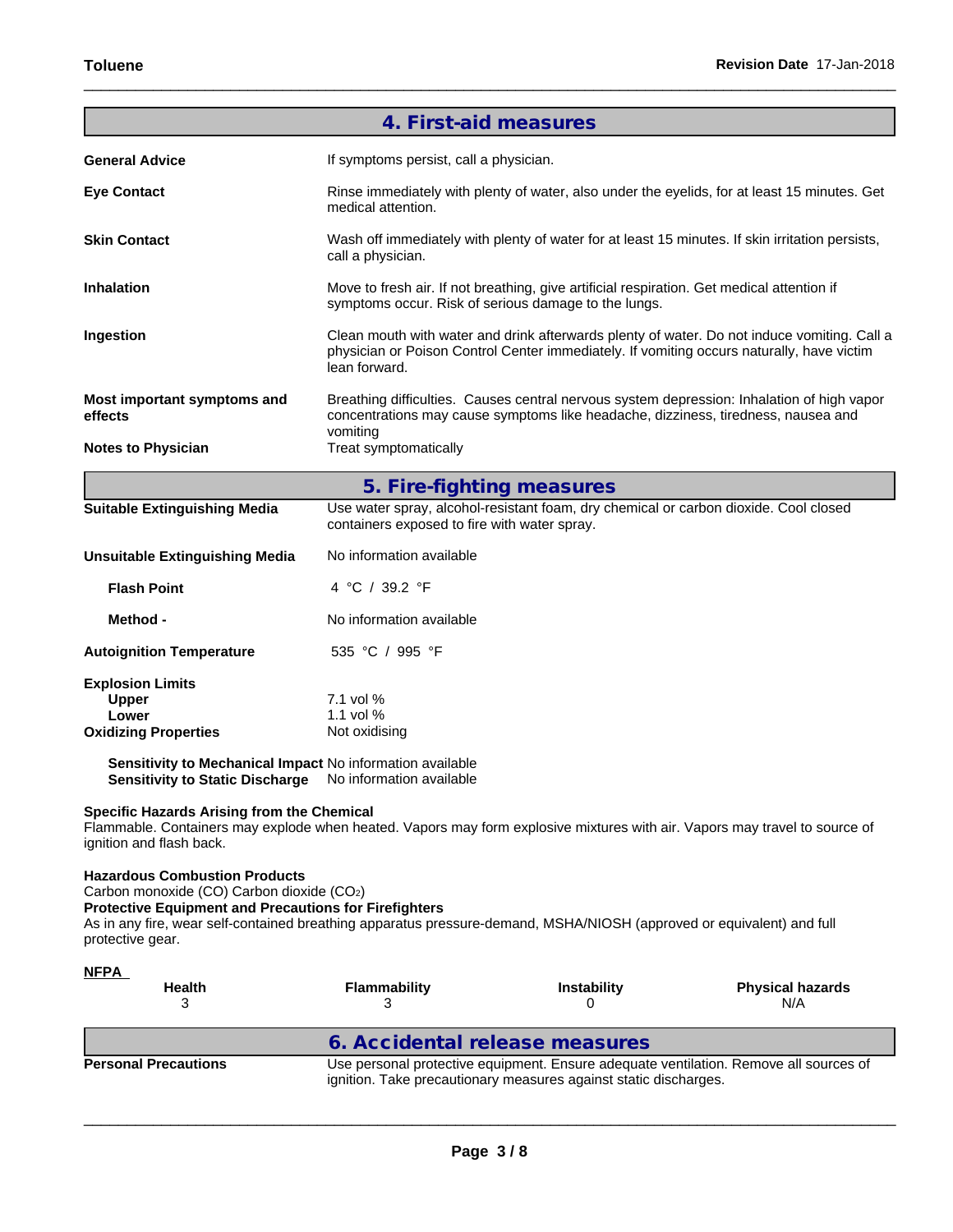| <b>Environmental Precautions</b>                                                                                                                                                                                         | Should not be released into the environment. Do not flush into surface water or sanitary<br>sewer system.                                                                                                                                                                                                                                                                                                                       |  |  |  |
|--------------------------------------------------------------------------------------------------------------------------------------------------------------------------------------------------------------------------|---------------------------------------------------------------------------------------------------------------------------------------------------------------------------------------------------------------------------------------------------------------------------------------------------------------------------------------------------------------------------------------------------------------------------------|--|--|--|
| Methods for Containment and Clean Soak up with inert absorbent material. Keep in suitable, closed containers for disposal.<br>Remove all sources of ignition. Use spark-proof tools and explosion-proof equipment.<br>Up |                                                                                                                                                                                                                                                                                                                                                                                                                                 |  |  |  |
|                                                                                                                                                                                                                          | 7. Handling and storage                                                                                                                                                                                                                                                                                                                                                                                                         |  |  |  |
| <b>Handling</b>                                                                                                                                                                                                          | Wear personal protective equipment. Do not get in eyes, on skin, or on clothing. Avoid<br>ingestion and inhalation. Ensure adequate ventilation. Keep away from open flames, hot<br>surfaces and sources of ignition. Use only non-sparking tools. To avoid ignition of vapors by<br>static electricity discharge, all metal parts of the equipment must be grounded. Take<br>precautionary measures against static discharges. |  |  |  |
| <b>Storage</b>                                                                                                                                                                                                           | Keep containers tightly closed in a dry, cool and well-ventilated place. Flammables area.<br>Keep away from heat and sources of ignition.                                                                                                                                                                                                                                                                                       |  |  |  |

## **8. Exposure controls / personal protection**

## **Exposure Guidelines**

| Component | <b>ACGIH TLV</b> | <b>OSHA PEL</b>                       | <b>NIOSH IDLH</b>           | <b>Mexico OEL (TWA)</b>    |  |
|-----------|------------------|---------------------------------------|-----------------------------|----------------------------|--|
| Toluene   | TWA: 20 ppm      | (Vacated) TWA: 100 ppm                | IDLH: 500 ppm               | TWA: 50 ppm                |  |
|           |                  | (Vacated) TWA: $375 \text{ mg/m}^3$   | TWA: 100 ppm                | TWA: 188 mg/m <sup>3</sup> |  |
|           |                  | Ceiling: 300 ppm                      | TWA: $375 \text{ mg/m}^3$   |                            |  |
|           |                  | (Vacated) STEL: 150 ppm               | STEL: 150 ppm               |                            |  |
|           |                  | (Vacated) STEL: 560 mg/m <sup>3</sup> | STEL: 560 mg/m <sup>3</sup> |                            |  |
|           |                  | TWA: 200 ppm                          |                             |                            |  |

## *Legend*

*ACGIH - American Conference of Governmental Industrial Hygienists OSHA - Occupational Safety and Health Administration NIOSH IDLH: The National Institute for Occupational Safety and Health Immediately Dangerous to Life or Health*

| <b>Engineering Measures</b>          | Ensure that eyewash stations and safety showers are close to the workstation location. Use<br>explosion-proof electrical/ventilating/lighting/equipment. Ensure adequate ventilation,<br>especially in confined areas.                                  |
|--------------------------------------|---------------------------------------------------------------------------------------------------------------------------------------------------------------------------------------------------------------------------------------------------------|
| <b>Personal Protective Equipment</b> |                                                                                                                                                                                                                                                         |
| <b>Eve/face Protection</b>           | Wear appropriate protective eyeglasses or chemical safety goggles as described by<br>OSHA's eye and face protection regulations in 29 CFR 1910.133 or European Standard<br>EN166.                                                                       |
| Skin and body protection             | Long sleeved clothing.                                                                                                                                                                                                                                  |
| <b>Respiratory Protection</b>        | Follow the OSHA respirator regulations found in 29 CFR 1910.134 or European Standard<br>EN 149. Use a NIOSH/MSHA or European Standard EN 149 approved respirator if<br>exposure limits are exceeded or if irritation or other symptoms are experienced. |
| <b>Hygiene Measures</b>              | Handle in accordance with good industrial hygiene and safety practice.                                                                                                                                                                                  |

|                            | 9. Physical and chemical properties |
|----------------------------|-------------------------------------|
| <b>Physical State</b>      | Liquid                              |
| Appearance                 | Colorless                           |
| Odor                       | aromatic                            |
| <b>Odor Threshold</b>      | $1.74$ ppm                          |
| рH                         | Not applicable                      |
| <b>Melting Point/Range</b> | -95 °C / -139 °F                    |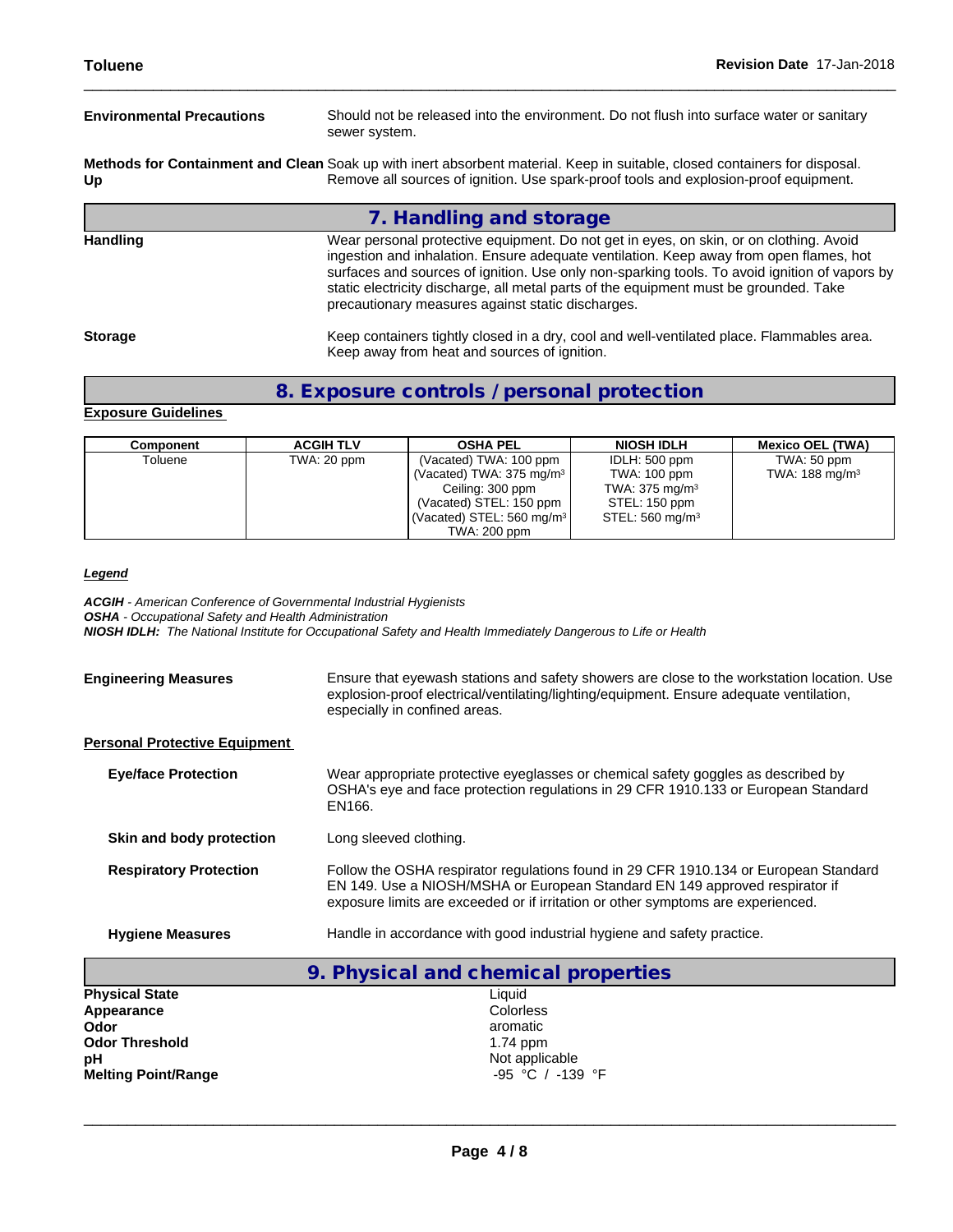| 111 °C / 231.8 °F @ 760 mmHg |
|------------------------------|
| 4 °C / 39.2 °F               |
| 2.4 (Butyl acetate $= 1.0$ ) |
| Not applicable               |
|                              |
| $7.1$ vol %                  |
| 1.1 vol $%$                  |
| 29 mbar @ 20 °C              |
| 3.1                          |
| 0.866                        |
| Insoluble in water           |
| No data available            |
| 535 °C / 995 °F              |
| No information available     |
| 0.6 mPa.s @ 20 $^{\circ}$ C  |
| C7 H <sub>8</sub>            |
| 92.14                        |
|                              |

# **10. Stability and reactivity**

| <b>Reactive Hazard</b>          | None known, based on information available                                                               |
|---------------------------------|----------------------------------------------------------------------------------------------------------|
| <b>Stability</b>                | Stable under normal conditions.                                                                          |
| <b>Conditions to Avoid</b>      | Incompatible products. Excess heat. Keep away from open flames, hot surfaces and<br>sources of ignition. |
| <b>Incompatible Materials</b>   | Strong oxidizing agents, Strong acids, Strong bases, Halogenated compounds                               |
|                                 | Hazardous Decomposition Products Carbon monoxide (CO), Carbon dioxide (CO2)                              |
| <b>Hazardous Polymerization</b> | Hazardous polymerization does not occur.                                                                 |
| <b>Hazardous Reactions</b>      | None under normal processing.                                                                            |

## **11. Toxicological information**

## **Acute Toxicity**

# **Product Information**

| <b>Component Information</b>                                                               |                      |                                                                                          |                    |             |                        |  |  |
|--------------------------------------------------------------------------------------------|----------------------|------------------------------------------------------------------------------------------|--------------------|-------------|------------------------|--|--|
| <b>Component</b>                                                                           | LD50 Oral            |                                                                                          | <b>LD50 Dermal</b> |             | <b>LC50 Inhalation</b> |  |  |
| Toluene                                                                                    | $>$ 5000 mg/kg (Rat) | LD50 = 12000 mg/kg (Rabbit)                                                              |                    |             | 26700 ppm (Rat) 1 h    |  |  |
| <b>Toxicologically Synergistic</b><br><b>Products</b>                                      |                      | No information available                                                                 |                    |             |                        |  |  |
| Delayed and immediate effects as well as chronic effects from short and long-term exposure |                      |                                                                                          |                    |             |                        |  |  |
| <b>Irritation</b><br>Irritating to eyes, respiratory system and skin                       |                      |                                                                                          |                    |             |                        |  |  |
| No information available<br><b>Sensitization</b>                                           |                      |                                                                                          |                    |             |                        |  |  |
| Carcinogenicity                                                                            |                      | The table below indicates whether each agency has listed any ingredient as a carcinogen. |                    |             |                        |  |  |
| <b>CAS-No</b><br><b>Component</b>                                                          | <b>IARC</b>          | <b>NTP</b>                                                                               | <b>ACGIH</b>       | <b>OSHA</b> | Mexico                 |  |  |
| Toluene<br>108-88-3                                                                        | Not listed           | Not listed                                                                               | Not listed         | Not listed  | Not listed             |  |  |
| Not mutagenic in AMES Test<br><b>Mutagenic Effects</b>                                     |                      |                                                                                          |                    |             |                        |  |  |
| <b>Reproductive Effects</b>                                                                |                      | Experiments have shown reproductive toxicity effects on laboratory animals.              |                    |             |                        |  |  |
| <b>Developmental Effects</b>                                                               |                      | Developmental effects have occurred in experimental animals.                             |                    |             |                        |  |  |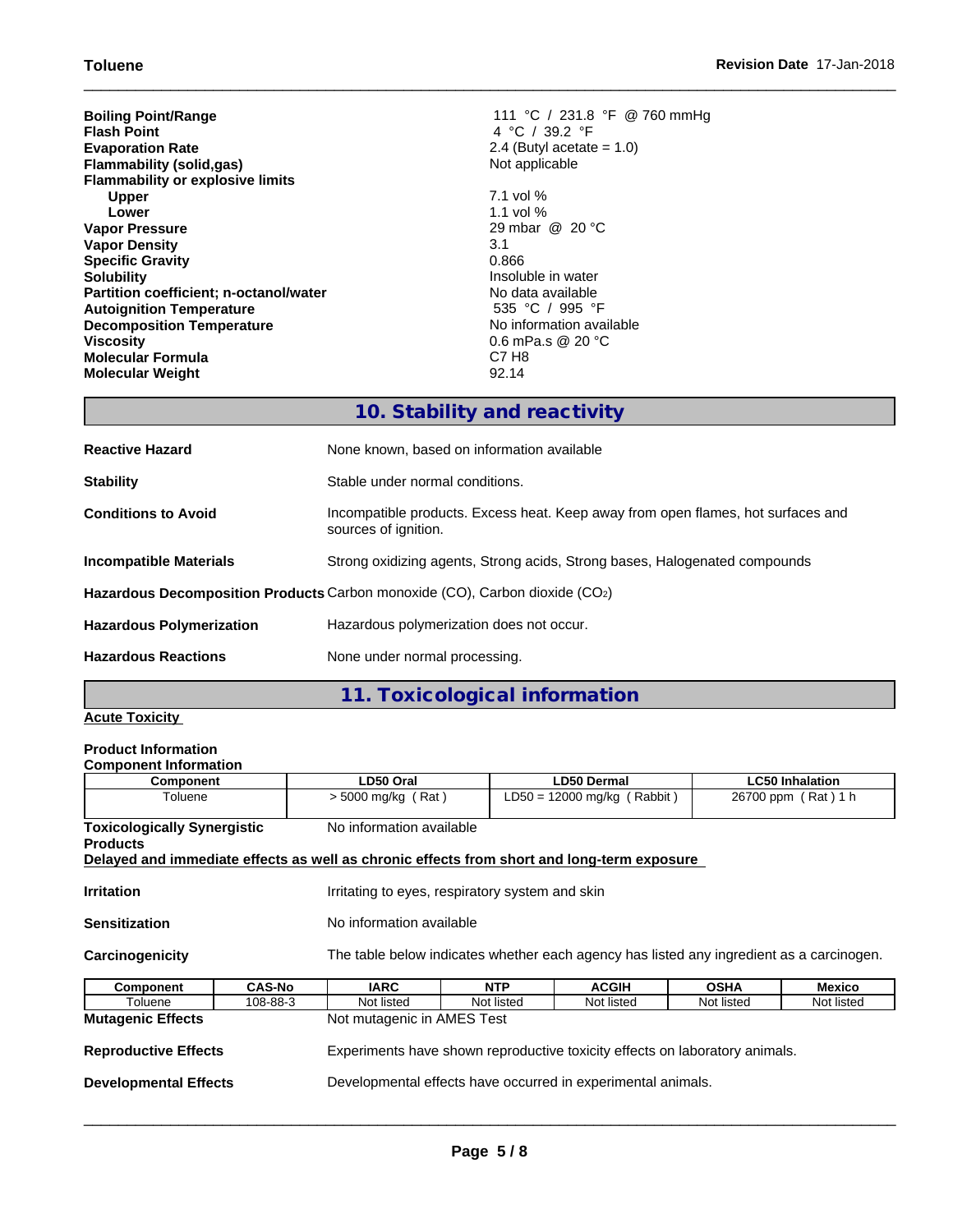| <b>Teratogenicity</b>                                            | Possible risk of harm to the unborn child.                                                                                                                                                          |
|------------------------------------------------------------------|-----------------------------------------------------------------------------------------------------------------------------------------------------------------------------------------------------|
| <b>STOT - single exposure</b><br><b>STOT - repeated exposure</b> | Respiratory system Central nervous system (CNS)<br>Kidney Liver spleen Blood                                                                                                                        |
| <b>Aspiration hazard</b>                                         | No information available                                                                                                                                                                            |
| delayed                                                          | Symptoms / effects, both acute and Causes central nervous system depression: Inhalation of high vapor concentrations may<br>cause symptoms like headache, dizziness, tiredness, nausea and vomiting |
| <b>Endocrine Disruptor Information</b>                           | No information available                                                                                                                                                                            |
| <b>Other Adverse Effects</b>                                     | The toxicological properties have not been fully investigated.                                                                                                                                      |

## **12. Ecological information**

## **Ecotoxicity**

Contains a substance which is:. The product contains following substances which are hazardous for the environment.

| $EC50 = 19.7$ mg/L 30 min<br>$EC50: = 11.5$ mg/L, 48h<br>$EC50: = 12.5$ mg/L, 72h<br>50-70 mg/L LC50 96 h<br>Toluene<br>static (Pseudokirchneriella<br>(Daphnia magna)<br>5-7 mg/L LC50 96 h<br>EC50: 5.46 - 9.83 mg/L, 48h<br>15-19 mg/L LC50 96 h<br>subcapitata)<br>Static (Daphnia magna)<br>28 mg/L LC50 96 h<br>$EC50: > 433$ mg/L, 96h<br>(Pseudokirchneriella<br>12 mg/L LC50 96 h<br>subcapitata) | Component | <b>Freshwater Algae</b> | <b>Freshwater Fish</b> | <b>Microtox</b> | <b>Water Flea</b> |
|------------------------------------------------------------------------------------------------------------------------------------------------------------------------------------------------------------------------------------------------------------------------------------------------------------------------------------------------------------------------------------------------------------|-----------|-------------------------|------------------------|-----------------|-------------------|
|                                                                                                                                                                                                                                                                                                                                                                                                            |           |                         |                        |                 |                   |

**Bioaccumulation/ Accumulation** No information available.

**Mobility Mobility** . Will likely be mobile in the environment due to its water solubility.

| .<br>$ -$<br>$ -$<br>н<br>4 H | эw     |
|-------------------------------|--------|
| oluene.                       | $\sim$ |

## **13. Disposal considerations**

## **Waste Disposal Methods** Chemical waste generators must determine whether a discarded chemical is classified as a hazardous waste. Chemical waste generators must also consult local, regional, and national hazardous waste regulations to ensure complete and accurate classification.

| <b>Component</b>               | $\cdots$<br>Wastes<br>ுட<br>ieries<br>wr. | <b>Wastes</b><br>ימם<br>Series<br><b>RCRA</b> |
|--------------------------------|-------------------------------------------|-----------------------------------------------|
| RRAC<br>oluene<br>ึบบาง<br>. . | ∩פפי∸<br>UZZU                             |                                               |

|                                                                                                                                                                                | 14. Transport information                                                      |  |  |  |  |  |
|--------------------------------------------------------------------------------------------------------------------------------------------------------------------------------|--------------------------------------------------------------------------------|--|--|--|--|--|
| <b>DOT</b><br>UN-No<br><b>Proper Shipping Name</b><br><b>Hazard Class</b><br><b>Packing Group</b><br><b>TDG</b><br>UN-No<br><b>Proper Shipping Name</b><br><b>Hazard Class</b> | UN1294<br><b>TOLUENE</b><br>3<br>$\mathsf{I}$<br>UN1294<br><b>TOLUENE</b><br>3 |  |  |  |  |  |
| <b>Packing Group</b><br><b>IATA</b><br>UN-No<br><b>Proper Shipping Name</b><br><b>Hazard Class</b>                                                                             | Ш<br>UN1294<br><b>TOLUENE</b><br>3                                             |  |  |  |  |  |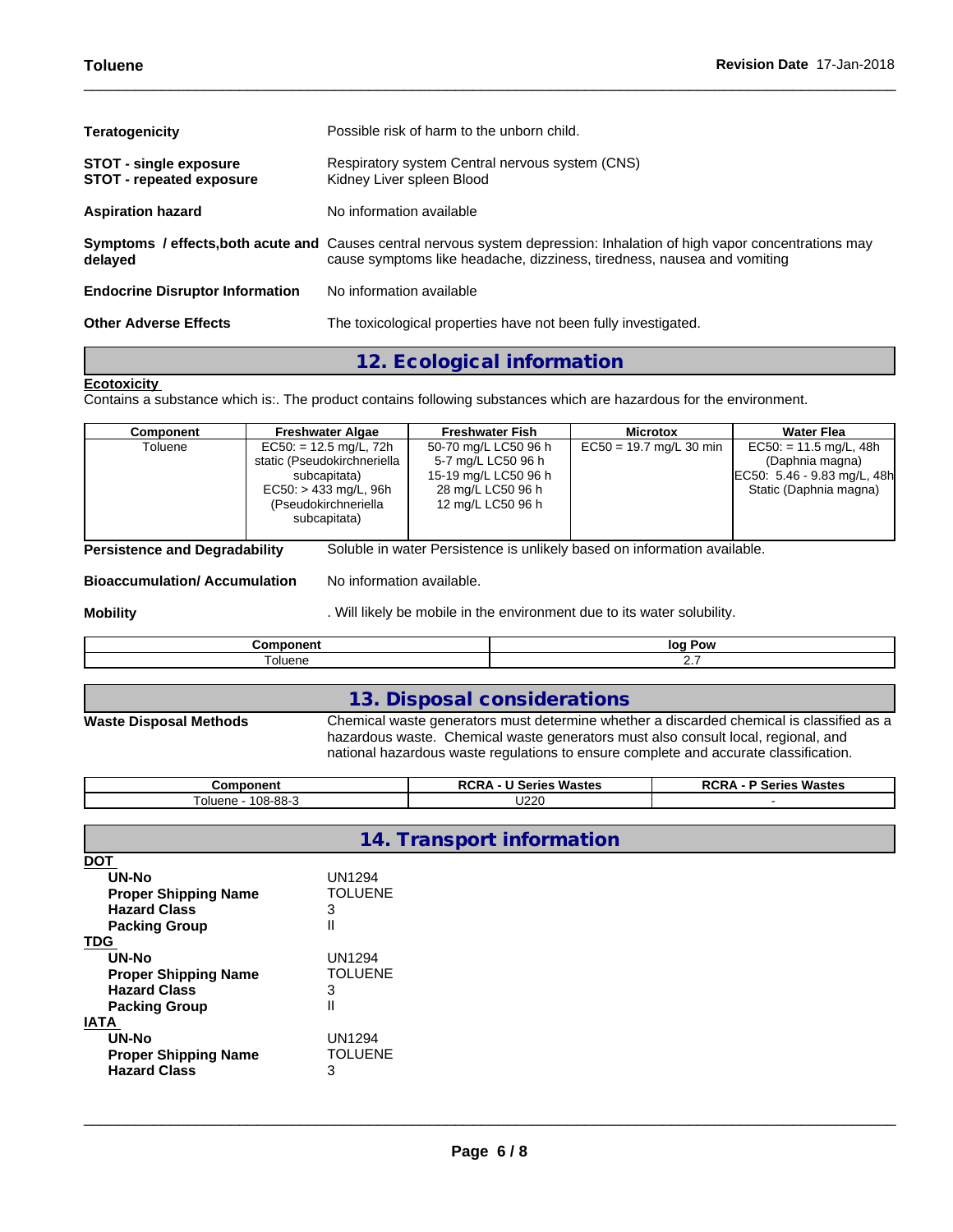| <b>Packing Group</b>        |                     |
|-----------------------------|---------------------|
| <b>IMDG/IMO</b>             |                     |
| UN-No                       | UN1294              |
| <b>Proper Shipping Name</b> | TOLUENE             |
| <b>Hazard Class</b>         | 3                   |
| <b>Packing Group</b>        |                     |
|                             | 15 Requision inform |

## **15. Regulatory information**

## **All of the components in the product are on the following Inventory lists:** X = listed

#### **International Inventories**

| Component     | <b>TSCA</b> | <b>DSI</b> | <b>NDSL</b> | <b>EINECS</b> | <b>ELINCS</b> | <b>NLP</b> | <b>PICCS</b> | <b>ENCS</b> | <b>AICS</b> | <b>IECSC</b> | <b>IZEOI</b><br>NEVL |
|---------------|-------------|------------|-------------|---------------|---------------|------------|--------------|-------------|-------------|--------------|----------------------|
| <b>Oluene</b> |             |            |             | 203-625-9     |               |            |              |             |             |              |                      |

**Legend: X - Listed**

**E - Indicates a substance that is the subject of a Section 5(e) Consent order under TSCA.**

**F - Indicates a substance that is the subject of a Section 5(f) Rule under TSCA.**

**N - Indicates a polymeric substance containing no free-radical initiator in its inventory name but is considered to cover the designated polymer made with any free-radical initiator regardless of the amount used.**

**P - Indicates a commenced PMN substance**

**R - Indicates a substance that is the subject of a Section 6 risk management rule under TSCA.**

**S - Indicates a substance that is identified in a proposed or final Significant New Use Rule**

**T - Indicates a substance that is the subject of a Section 4 test rule under TSCA.**

**XU - Indicates a substance exempt from reporting under the Inventory Update Rule, i.e. Partial Updating of the TSCA Inventory Data Base Production and Site Reports (40 CFR 710(B).**

**Y1 - Indicates an exempt polymer that has a number-average molecular weight of 1,000 or greater.**

**Y2 - Indicates an exempt polymer that is a polyester and is made only from reactants included in a specified list of low concern reactants that comprises one of the eligibility criteria for the exemption rule.**

#### **U.S. Federal Regulations**

TSCA 12(b) Not applicable

**SARA 313**

| <b>Component</b> | <b>CAS-No</b> | Weight % | 242<br><b>SARA</b><br>Threshold<br>$\mathbf{a}$<br>Values % |
|------------------|---------------|----------|-------------------------------------------------------------|
| oluene           | 108-88-3      | >95      | ט. ו                                                        |

**SARA 311/312 Hazard Categories** See section 2 for more information

#### **CWA** (Clean Water Act)

| Component | CWA<br>Hazardous<br>Substances | CWA<br>. - Reportable<br>Quantities | <b>CWA</b><br><b>Pollutants</b><br>Toxic | · Prioritv Pollutantsl<br><b>ICWA</b> |
|-----------|--------------------------------|-------------------------------------|------------------------------------------|---------------------------------------|
| oluene    |                                | 1000 lb                             |                                          |                                       |

**Clean Air Act**

| :omnonent | <b>HAPS Data</b> | <b>Class</b><br>Ozone Depletors | Class<br><b>Ozone</b><br>$\overline{\phantom{a}}$<br><b>Depletors</b> |
|-----------|------------------|---------------------------------|-----------------------------------------------------------------------|
| oluene    |                  |                                 |                                                                       |

**OSHA** Occupational Safety and Health Administration Not applicable

**CERCLA** This material, as supplied, contains one or more substances regulated as a hazardous substance under the Comprehensive Environmental Response Compensation and Liability Act (CERCLA) (40 CFR 302)

| Component                        | <b>Hazardous Substances RQs</b>                              | <b>CERCLA EHS RQS</b> |
|----------------------------------|--------------------------------------------------------------|-----------------------|
| oluene                           | 1000 lb 1 lb                                                 |                       |
| <b>California Proposition 65</b> | This product contains the following proposition 65 chemicals |                       |